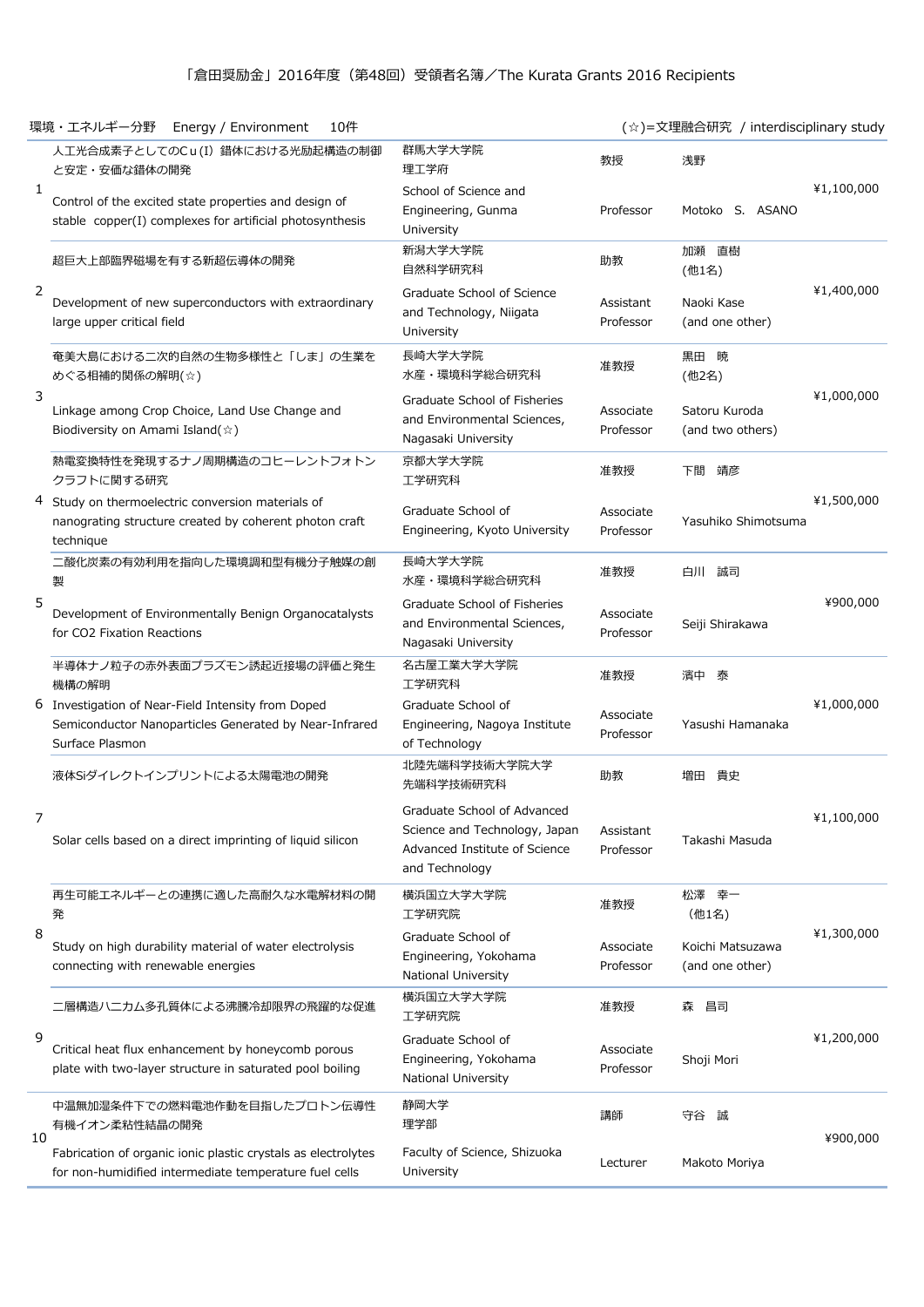|    | 都市・交通分野 Urban Development / Transportation 5件                                                                                                                    |                                                                                                                                  |                                    | (☆) =文理融合研究 / interdisciplinary study |            |
|----|------------------------------------------------------------------------------------------------------------------------------------------------------------------|----------------------------------------------------------------------------------------------------------------------------------|------------------------------------|---------------------------------------|------------|
|    | 免震ゴムのサスティナビリティ<br>-ロシアタンポポ天然ゴムの伸長結晶化に関する研究-                                                                                                                      | 京都工芸繊維大学<br>分子化学系                                                                                                                | 教授                                 | 池田 裕子                                 | ¥800,000   |
|    | $11$ Sustainability of Seismic Isolation Rubber - Study on<br>Strain-Induced Crystallization of Natural Rubber from<br>Rubber Dandelion -                        | Faculty of Molecular Chemistry<br>and Engineering, Kyoto<br>Institute of Technology                                              | Professor                          | Yuko Ikeda                            |            |
|    | 自動運転技術とスマートフォンの普及による交通時間価値への<br>影響に関する研究(☆)                                                                                                                      | 東京大学大学院<br>工学系研究科                                                                                                                | 教授                                 | 加藤<br>浩徳                              | ¥1,000,000 |
|    | 12 Potential Impacts of Autonomous Driving Technology and<br>Penetration of Smartphone on Value of Travel Time<br>Saving( $\hat{\varpi}$ )                       | Graduate School of<br>Engineering, The University of<br>Tokyo                                                                    | Professor                          | Hironori Kato                         |            |
| 13 | 新たなフェーズを迎える福島復興まちづくりに関する研究(☆)                                                                                                                                    | 福島大学<br>共生システム理工学類                                                                                                               | 准教授                                | 川﨑<br>興太                              | ¥1,000,000 |
|    | A study of Fukushima revitalization policies in a new<br>phase( $\hat{\mathbf{x}}$ )                                                                             | Faculty of Symbiotic Systems<br>Science, Fukushima University                                                                    | Associate<br>Professor             | Kota Kawasaki                         |            |
| 14 | 開発途上国における住居内騒音暴露量軽減を目的とした換気性<br>能を有する環境配慮型防音窓の開発                                                                                                                 | 熊本高等専門学校<br>制御情報システム工学科                                                                                                          | 准教授                                | 西村 勇也<br>(他3名)                        | ¥1,000,000 |
|    | Development of the environmentally friendly<br>soundproofing window having ventilation performance<br>with the aim of noise reduction in the developing country. | Department of Control and<br><b>Information Systems</b><br>Engineering, National Institute<br>of Technology, Kumamoto<br>College | Associate<br>Professor             | Yuya Nishimura<br>(and three others)  |            |
| 15 | 人口減少下の地方都市圏の「コンパクト・アンド・ネットワー<br>ク化」の解明––鳥取市都市圏を対象に––(☆)                                                                                                          | 鳥取大学大学院<br>工学研究科                                                                                                                 | 教授<br>副研究科長                        | 福山敬<br>(他1名)                          | ¥800,000   |
|    | Clarification of 'compact and network' of local urban areas<br>in depopulating Japan: A case of Tottori urban area $(\hat{\varphi})$                             | Graduate School of<br>Engineering, Tottori University                                                                            | Professor and<br>Associate<br>Dean | Kei Fukuyama<br>(and one other)       |            |

## 健康・医療分野 Health / Medical Care 15件 インプレントリング インディング インディング (☆) =文理融合研究 / interdisciplinary study

|    | フリック・フラック・スパイダーの移動方法に着目した、より<br>少ない力により段差乗り越え能力を向上させる車椅子用車輪機<br>16 構の研究開発                                                                   | 宮崎大学<br>工学部                                                                                                                               | 准教授                                  | 根浩<br>李<br>(他1名)                    | ¥900,000   |
|----|---------------------------------------------------------------------------------------------------------------------------------------------|-------------------------------------------------------------------------------------------------------------------------------------------|--------------------------------------|-------------------------------------|------------|
|    | Step-Climbing Wheel Device Based on Axle Translation:<br>Lessons from the Locomotion of Flic-Flac Spiders                                   | Faculty of Engineering,<br>University of Miyazaki                                                                                         | Associate<br>Professor               | Geunho Lee<br>(and one other)       |            |
|    | 小児希少疾患に対する網羅的内視鏡外科手術評価型シミュレー<br>夕の開発                                                                                                        | 鹿児島大学学術研究院<br>医歯学域医学系                                                                                                                     | 教授                                   | 家入 里志<br>(他3名)                      |            |
|    | 17 Development of exhaustive endoscopic surgery training<br>simulator for pediatric rare disease with a surgical skill<br>validation system | Research Field in Medical and<br>Health Sciences, Medical and<br>Dental Area, Research and<br>Education Assembly,<br>Kagoshima University | Professor                            | Satoshi Ieiri<br>(and three others) | ¥1,100,000 |
| 18 | プロテオーム解析技術の希少遺伝性疾患の原因解明への応用                                                                                                                 | 名古屋大学<br>環境医学研究所                                                                                                                          | 特任助教                                 | 泰由<br>岡<br>(他1名)                    | ¥900,000   |
|    | Identification of pathogenic mutations in patients with<br>rare diseases by proteomics approach                                             | Research Institute of<br>Environmental Medicine,<br>Nagoya University                                                                     | Designated<br>Assistant<br>Professor | Yasuyoshi Oka<br>(and one other)    |            |
| 19 | 危険ドラッグによる精神神経症状発症メカニズムの解明                                                                                                                   | 金沢大学<br>医薬保健研究域薬学系                                                                                                                        | 教授                                   | 金田<br>勝幸<br>(他1名)                   | ¥900,000   |
|    | Neural mechanisms underlying neuropsychiatric<br>symptoms induced by designer drug                                                          | Institute of Medical,<br>Pharmaceutical and Health<br>Sciences,<br>Kanazawa University                                                    | Professor                            | Katsuyuki Kaneda<br>(and one other) |            |